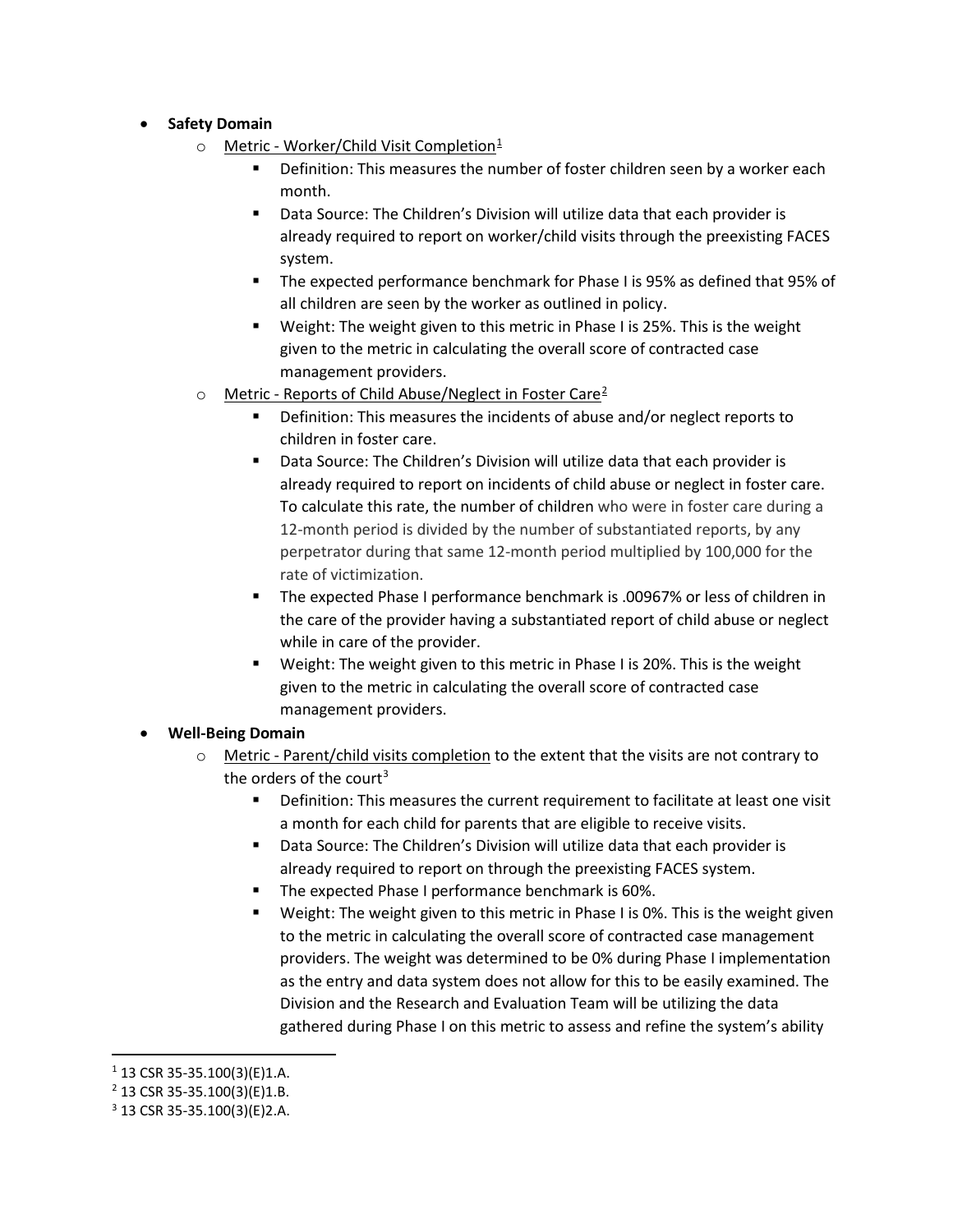to gather data on this metric so that a decision based on a year's worth of data can drive future decision making on how data on this metric will be evaluated, benchmarked and weighted. The weight will be reexamined after Phase I implementation.

- o Metric Healthy Child & Youth Exam (HCY/EPSDT) Completion[4](#page-1-0)
	- Definition: Every child is required to have a Healthy Child and Youth Exam within 30 days of entering into care which includes eye, hearing and dental examinations.
	- Data Source: The Children's Division will utilize data that each provider is already required to report on timely HCY/EPSDT exam completion in the preexisting FACES System.
	- The expected performance benchmark for Phase I is 98% of children or more will have completed a HCY exam within the time periods specified in policy.
	- **•** Weight: The weight given to this metric in Phase I is 25%. This is the weight given to the metric in calculating the overall score of contracted case management providers.

## • **Permanency Domain**

- $\circ$  Metric Worker/Parent Visit Completion<sup>[5](#page-1-1)</sup>
	- **•** Definition: This is measured by each parent having a minimum of one visit per month with the worker.
	- Data Source: The Children's Division will utilize data that each provider is already required to report on worker/parent visit completion in the pre-existing FACES system
	- **The expected performance benchmark in Phase I is 50%.**
	- Weight: The weight given to this metric in Phase I is 15%. This is the weight given to the metric in calculating the overall score of contracted case management providers.
- $\circ$  Metric Re-entries into foster care<sup>[6](#page-1-2)</sup>
	- Definition: This measures children who have exited foster care who reentered care within 12 months of their exit from care.
	- Data Source: The Children's Division will utilize data that the Division already collects and analyzes in the pre-existing FACES System
	- **The expected performance benchmark for Phase I is 8.1% or lower of children** who have exited foster care re-enter into foster care.
	- **U** Weight: The weight given to this metric in Phase I is 20%. This is the weight given to the metric in calculating the overall score of contracted case management providers.

## • **Service Domain**

- o Metric Caseload Changes for Foster Children
	- Definition: This measure looks at the average number of workers assigned for CD and FCCM for kids in foster care less than 12 months and over 12 months.

<span id="page-1-0"></span> $4$  13 CSR 35-35.100(3)(E)2.B.

<span id="page-1-1"></span><sup>5</sup> 13 CSR 35-35.100(3)(E)3.A

<span id="page-1-2"></span> $6$  13 CSR 35-35.100(3)(E)3.B.